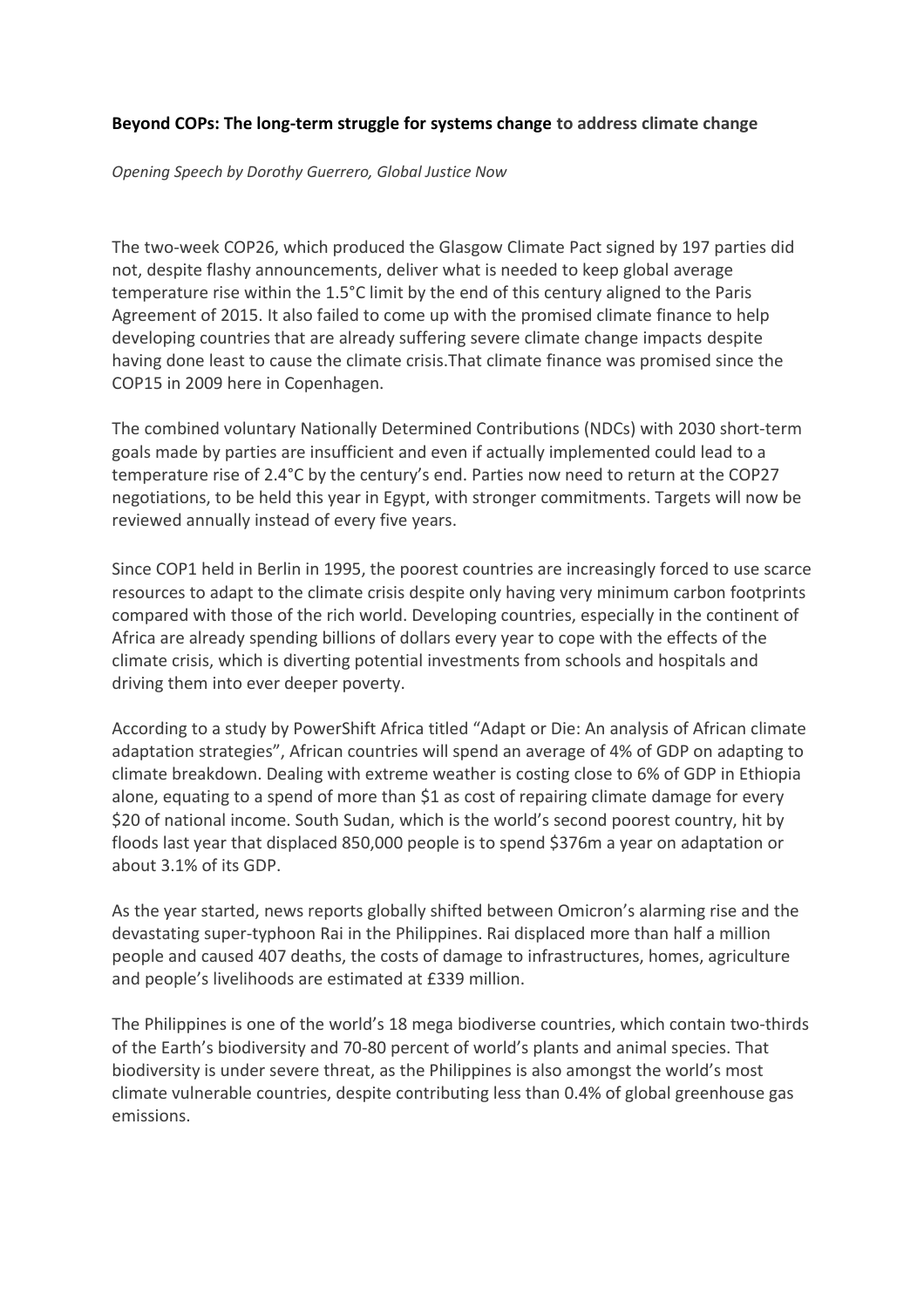# **Capitalism can't fix the climate crisis**

The second of the latest four-part Intergovernmental Panel on Climate Change (IPCC) Report released on February 28, as expected, is even more alarming than previously alarming reports. We are quickly getting towards 1.5°C and we're on our way to 3°C or 4°C. It was already outlined in the IPCC 2018 Report that without drastic change, we had roughly twelve years before we reach the 1.5°C redline. That is now eight years in which to rapidly decarbonize the global economy.

At the rate that massive extraction of fossil fuels, material production and now war in Europe are happening, keeping that margin is not just an enormous challenge. It is looking more and more like a losing battle to meet that ever-shrinking window, and with only the current productive system in which we live in. Many already argued that the way to deal with the climate crisis should be to push for non-reformist reforms, to use André Gorz's framing. We do want a better world. To have that better world, we need to transcend capitalism. The earlier that many people understand that capitalism is incompatible with dealing with the climate crisis because of its constant thirst for expansion the better for our common survival.

We need a really radical shift from our current economic order.

# **What are the alternatives?**

Many current climate justice movements, despite having differing orientations, motivations and strategies, have many commonalities in their visions of what a more sustainable, equitable and just alternative world can be:

- Economies, big and small that are oriented towards concrete needs and a good life for all. That requires replacing economic concepts, priorities, and different rules of market exchange.

More than two decades ago, my former organisation, Focus on the Global South under the leadership of Walden Bello, advanced the concept of Deglobalisation. The main argument of Deglobalisation is for our economies to deconstruct from the logic of neoliberal capitalism and reconstruct based on alternative systems with social justice, equality and sustainability at the centre.

We also have ideas of buen vivir/vivir bien. Alternatives from Via Campesina and indigenous communities in Latin America.

The climate crisis is a social crisis. Systems change discourse start with comprehensive analysis of society, power and politics, taking into account the many different facets of existing inequalities and crises. We need to end the unjust relations between humans and unsustainable relations between humans and nature. The relationship is that of co-dependency so we need systems that will follow that logic.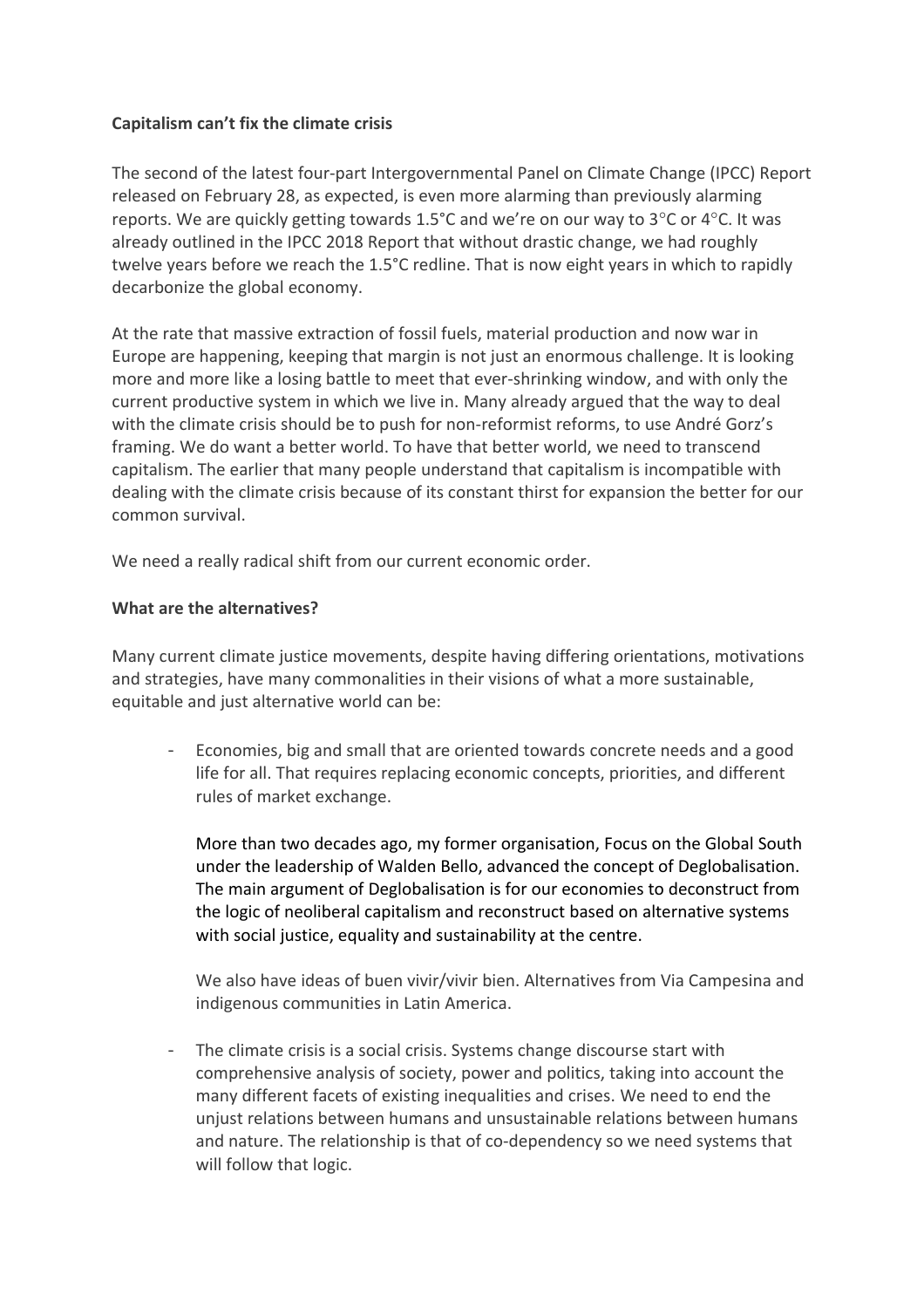- Global justice instead of only discussing political questions in a national context.
- Rejection of the 'green economy:' multiple crises can't be solved through a 'greening' of growth and capitalism; large-scale technological solutions have major, negative side-effects.
- Democratization: instead of delegating the power to shape society to a selected few, most movements strive for an all-encompassing democratization that ensures the participation of all people.
- Systemic change and paradigm shift: instead of hoping that small changes or political reforms will solve society's problems, these movements seek to bring about comprehensive and fundamental changes.
- Working in the here and now: instead of simply making demands, most movements try to effect change in the present, either through alternative projects in which utopias are tested out or in social struggles with concrete goals.

Like the debates on Degrowth, global south countries are wary of the one-size fits all approach, at the same time neoliberal conditions are still prevailing.

They argue about the need for sustainable development in the South while drastic need to start the shift in the North.

Unlike in the US where GND is still being discussed and pushed in Congress, South Korea on the other hand, already put these in policy reality

One major task of Green New Deal politics has been to break down the prevailing neoliberal form of environmental politics that pits workers against the earth, and jobs against the environment. In the global South ownership is an integral factor in that debate. Nationalizing the fossil fuel industry is a major debate as many governments are faced with threats of investment pull out.

If this conversation doesn't put things like nationalization on the table, the terms of the transition are left up to fossil fuel executives, who are more than happy to abandon whole parts of the enterprise if they're no longer profitable.

We also need to ensure that global trade rules on trade agreements like ISDS are not blocking climate actions.

Global south movements have long argued for the payment of climate debt by the rich countries to them by means of Climate Debt Reparations.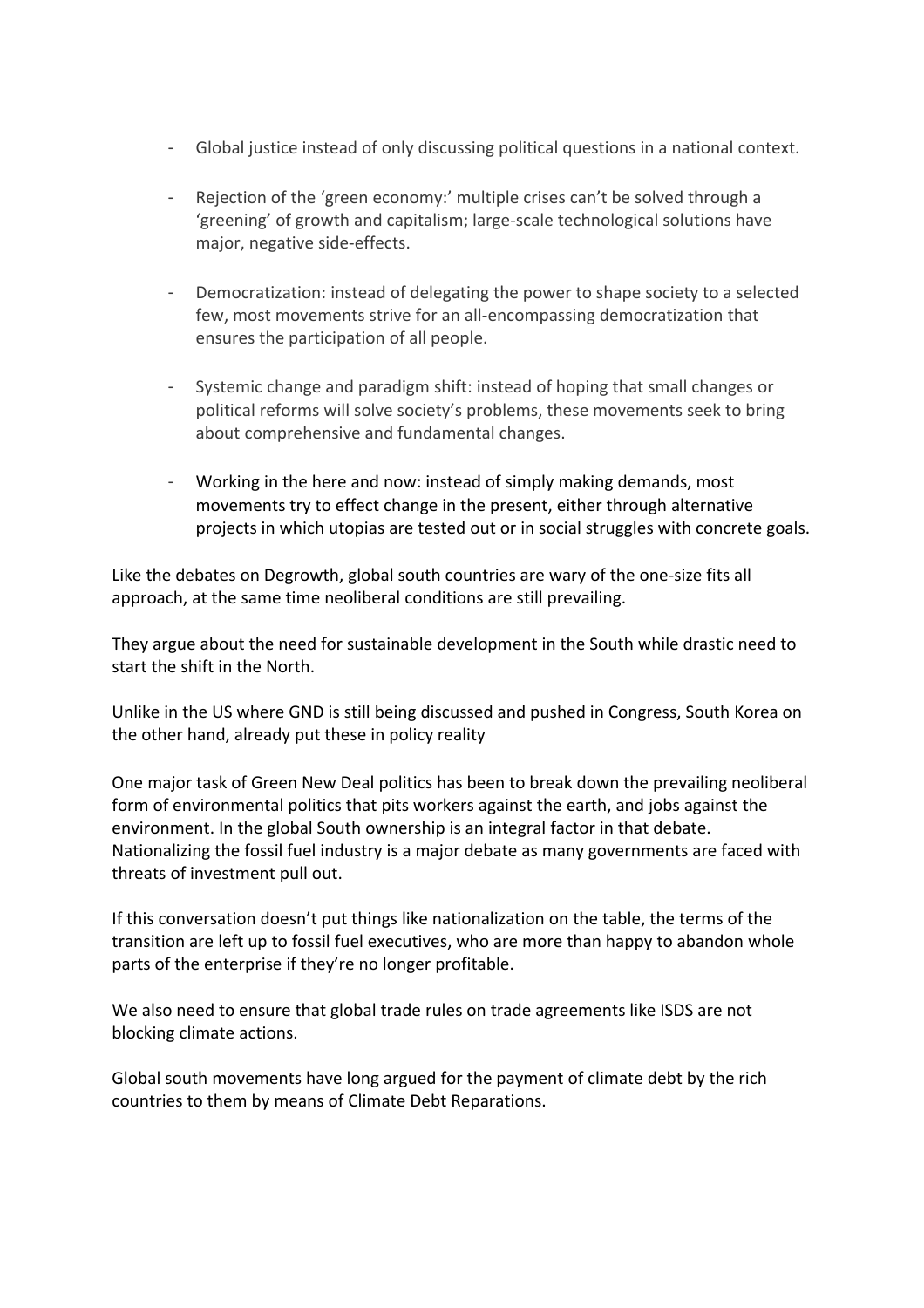# **Beyond COPs**

We need to expose dangerously misleading net-zero, which the UK as COP26 host country encouraged other parties to base their climate ambitions around. Targets from countries now cover 90%. This looks like an important signal, especially with key countries' announcements of accelerated climate action with net zero targets. However, the targets are still not proportional to the responsibilities of big and historic emitters.

Even if, and this is a big if, all net zero commitments targets are fully implemented, the most 'optimistic scenario' would still produce 1.8°C global average temperature rise by 2100, with peak warming of 1.9°C. Corporations and countries are evasively using net zero jargon to delay real, transformative action toward real zero.

Let us not forget that the COP's history is replete with broken promises by rich countries. Changes, delay or undermining of previously agreed goalposts, reinterpreting agreements to suit the global north's vested corporate agenda.

## **Climate Finance**

'Climate finance' refers to money provided in different forms from advanced economies to countries in the global South. From the beginning, basic principle in the UNFCCC is that the climate agreement specified that richer countries, because of their high levels of emissions, would provide funding for poorer and climate-vulnerable countries, as an obligation, to help them with climate change impacts and technology advance for their development transition with low emissions.

At COP26, we once again saw the big failure of rich countries in fulfilling their climate finance commitments. The annual \$100 billion climate finance envisaged to start flowing to developing countries from 2020, as promised in the 2009 COP15 here in Copenhagen, was postponed again until 2023.

In Glasgow, finance ministers and a consortium of investors pledged to 'align' \$130 trillion of private finance assets to net zero. But these will come as loans and investments that will merely facilitate corporate money-making in the guise of climate action. Of the 97 pointers of the Glasgow Pact, 14 were dedicated to "Loss and Damage, the inevitable consequences of human-caused climate change on lives, livelihoods and infrastructure. However, the US and EU shot down the proposal to have a Loss and Damage facility, a formal delivery body for funding demanded by developing countries.

The long-term demands from the global south for climate debt reparations, grant-based finance for adaptation and loss and damage have been routinely watered down or delayed completely by rich nations.

This finance must be at the heart of any just, equitable and effective climate action. The widely covered watering down of a pledge to 'phase out' coal in the Glasgow pact, blamed on the Indian government, represented another sleight of hand by rich countries. Coal, like all fossil fuels, should indeed be phased out as soon as possible as part of a just transition which recognises the common but differentiated responsibilities of global north and global south. But the fact that phasing out oil and gas never even made it into the draft text – fossil fuels which the US and EU have not already begun to phase out, as they have with coal – indicates where the power continues to lie in the negotiations.

#### **Building hope**